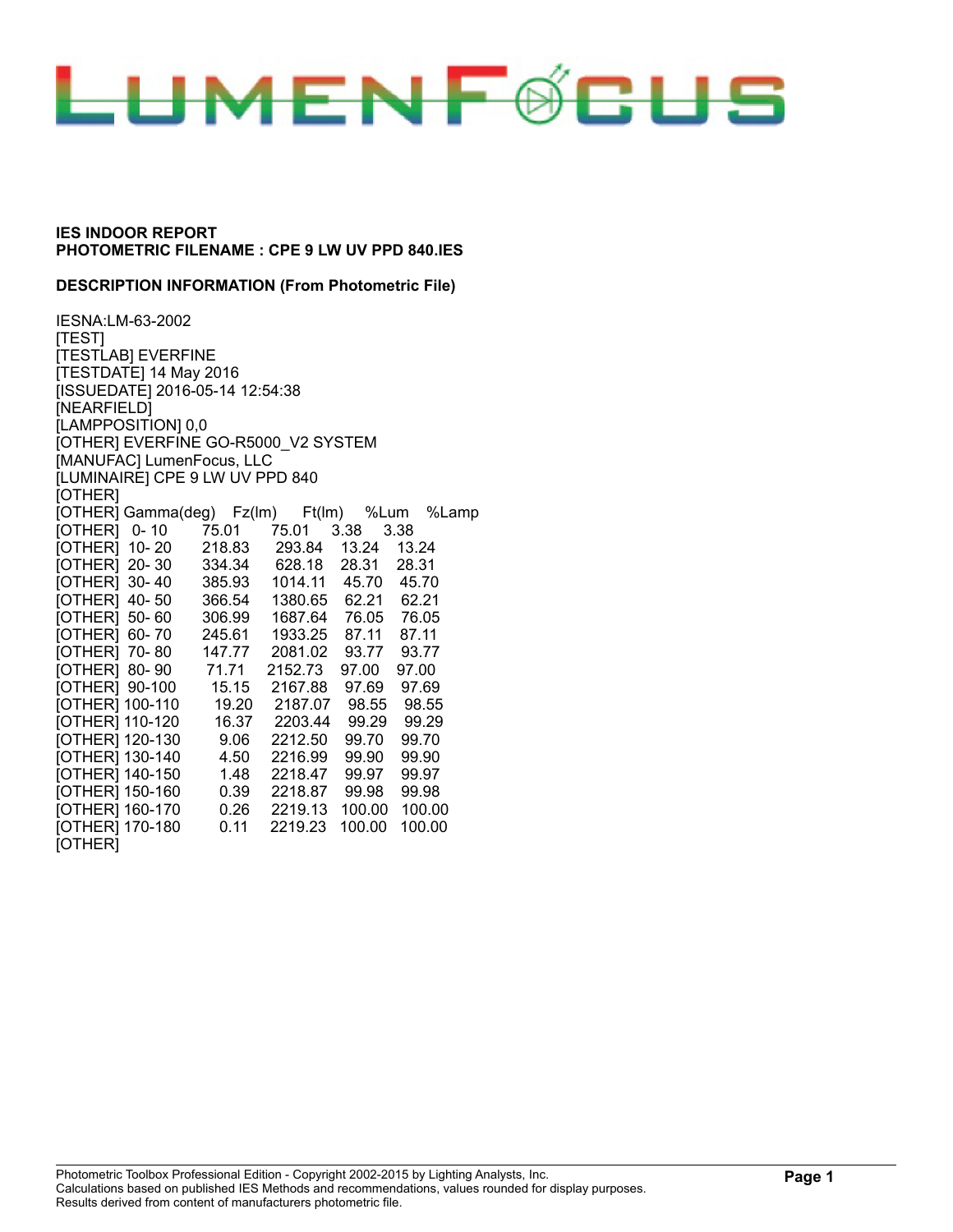## **CHARACTERISTICS**

| Lumens Per Lamp<br><b>Total Lamp Lumens</b><br>Luminaire Lumens      | N.A. (absolute)<br>N.A. (absolute)<br>2219<br>N.A. |
|----------------------------------------------------------------------|----------------------------------------------------|
| <b>Total Luminaire Efficiency</b><br>Luminaire Efficacy Rating (LER) | 94                                                 |
| <b>Total Luminaire Watts</b>                                         | 23.567                                             |
| <b>Ballast Factor</b>                                                | 1.00                                               |
| CIE Type                                                             | Direct                                             |
| Spacing Criterion (0-180)                                            | 1.26                                               |
| Spacing Criterion (90-270)                                           | 1.26                                               |
| Spacing Criterion (Diagonal)                                         | 1.36                                               |
| <b>Basic Luminous Shape</b>                                          | Point                                              |
| Luminous Length (0-180)                                              | 0.00 <sub>m</sub>                                  |
| Luminous Width (90-270)                                              | 0.00 <sub>m</sub>                                  |
| Luminous Height                                                      | $0.00 \;{\rm m}$                                   |
|                                                                      |                                                    |

## **LUMINANCE DATA (cd/sq.m)**

| Angle In                   | Average     | Average   | Average |
|----------------------------|-------------|-----------|---------|
| Degrees                    | $0$ -Deg    | $45-$ Deg | 90-Deg  |
| 45<br>55<br>65<br>75<br>85 | 0<br>0<br>0 |           |         |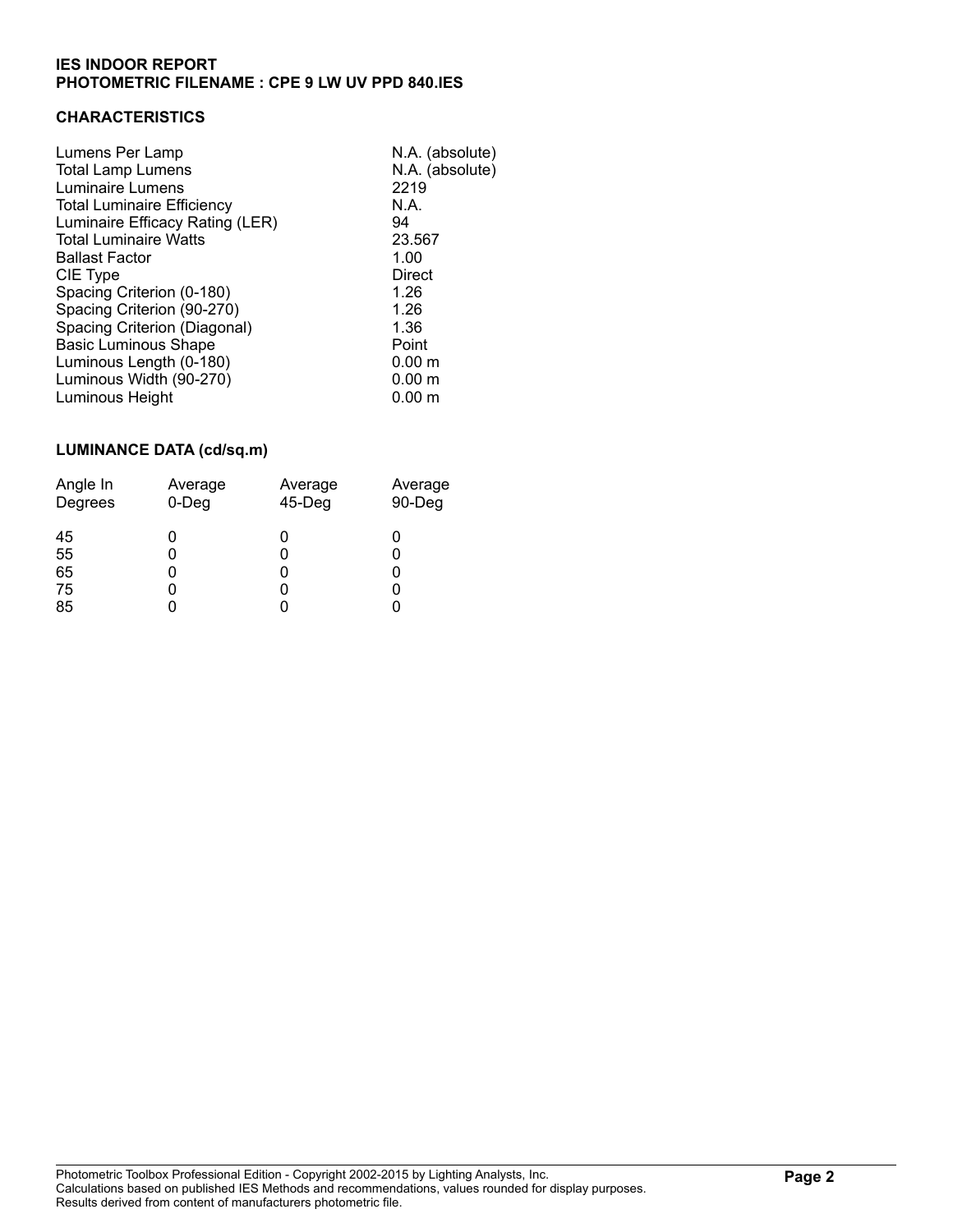### **CANDELA TABULATION**

|          | 0.0              | 22.5   | 45.0             | 67.5   | 90.0   | 112.5               | 135.0  | 157.5            | 180.0  | 202.5  |
|----------|------------------|--------|------------------|--------|--------|---------------------|--------|------------------|--------|--------|
| 0        | 785.12           | 785.12 | 785.12           | 785.12 | 785.12 | $\overline{785.12}$ | 785.12 | 785.12           | 785.12 | 785.12 |
| 1        | 799.29           | 805.45 | 805.74           | 801.24 | 795.66 | 789.76              | 785.03 | 780.28           | 770.83 | 760.15 |
| 2        | 786.58           | 799.39 | 799.71           | 801.98 | 794.59 | 782.09              | 778.75 | 788.05           | 780.73 | 759.41 |
| 3        | 776.17           | 781.01 | 784.96           | 802.41 | 797.24 | 779.19              | 777.23 | 791.93           | 786.20 | 768.66 |
| 4        | 784.14           | 769.05 | 763.43           | 792.51 | 786.84 | 771.69              | 784.46 | 789.41           | 782.05 | 768.85 |
| 5        | 799.49           | 783.53 | 758.76           | 788.76 | 782.78 | 783.82              | 783.33 | 779.93           | 788.25 | 769.26 |
| 6        | 808.41           | 804.72 | 775.21           | 770.32 | 779.46 | 776.88              | 775.96 | 774.66           | 803.03 | 776.32 |
| 7        | 799.13           | 800.37 | 789.16           | 767.25 | 783.05 | 776.09              | 777.03 | 780.66           | 807.94 | 795.20 |
| 8        | 783.46           | 782.54 | 794.97           | 778.76 | 783.88 | 783.28              | 787.09 | 782.12           | 800.65 | 810.24 |
| 9        | 775.93           | 776.03 | 794.02           | 773.60 | 772.37 | 779.79              | 799.57 | 778.96           | 790.96 | 801.06 |
| 10       | 774.98           | 782.52 | 788.51           | 753.45 | 765.96 | 763.12              | 796.09 | 783.50           | 776.83 | 782.27 |
| 11       | 781.59           | 786.27 | 778.27           | 762.98 | 783.50 | 761.22              | 783.25 | 783.25           | 764.59 | 769.54 |
| 12       | 781.42           | 783.31 | 766.85           | 789.08 | 786.29 | 778.20              | 772.40 | 777.01           | 769.42 | 763.47 |
| 13       | 774.46           | 774.52 | 758.42           | 791.52 | 767.66 | 783.90              | 758.42 | 764.33           | 775.78 | 763.27 |
| 14       | 767.64           | 765.44 | 762.53           | 771.74 | 764.49 | 767.64              | 753.22 | 755.14           | 764.58 | 765.74 |
| 15       | 760.44           | 776.48 | 775.67           | 763.37 | 786.01 | 764.71              | 755.59 | 751.21           | 766.01 | 765.97 |
| 16       | 763.86           | 788.65 | 785.73           | 782.60 | 778.63 | 785.00              | 768.15 | 761.38           | 763.17 | 766.94 |
| 17       | 763.57           | 786.54 | 777.29           | 784.66 | 754.70 | 789.84              | 765.78 | 776.74           | 770.69 | 756.83 |
| 18       | 758.52           | 788.08 | 771.02           | 757.72 | 744.73 | 757.60              | 752.13 | 778.66           | 777.90 | 754.17 |
| 19       | 768.38           | 780.33 | 772.69           | 754.21 | 735.70 | 745.39              | 753.89 | 780.99           | 768.69 | 766.22 |
| 20       | 772.49           | 766.15 | 780.93           | 751.84 | 731.54 | 754.68              | 760.87 | 774.89           | 768.60 | 773.52 |
| 21       | 749.61           | 750.43 | 787.49           | 742.14 | 737.42 | 745.09              | 772.96 | 752.73           | 765.68 | 763.46 |
| 22       | 721.33           | 735.72 | 782.92           | 738.60 | 719.97 | 732.27              | 780.56 | 727.18           | 739.89 | 752.40 |
| 23       | 722.25           | 713.60 | 765.71           | 727.42 | 711.76 | 725.20              | 769.15 | 706.54           | 734.56 | 739.93 |
| 24       | 716.82           | 706.79 | 753.58           | 713.10 | 729.61 | 700.99              | 755.15 | 704.45           | 749.44 | 724.31 |
| 25       | 717.02           | 708.60 | 730.95           | 726.51 | 714.89 | 702.99              | 747.36 | 710.79           | 738.80 | 732.51 |
| 26       | 703.49           | 708.00 | 724.32           | 733.74 | 687.14 | 735.55              | 727.73 | 707.00           | 725.14 | 732.55 |
| 27       | 681.57           | 704.97 | 734.15           | 706.18 | 666.63 | 712.15              | 714.81 | 694.06           | 714.37 | 713.50 |
| 28       | 662.94           | 690.35 | 740.36           | 688.59 | 657.23 | 688.75              | 712.03 | 690.19           | 695.10 | 706.09 |
| 29       | 653.27           | 676.44 | 713.40           | 671.31 | 667.17 | 677.19              | 708.33 | 676.79           | 679.05 | 697.16 |
| 30       | 649.55           | 677.30 | 678.54           | 672.71 | 657.15 | 669.59              | 687.24 | 669.48           | 661.09 | 683.93 |
| 31       | 650.88           | 661.86 | 663.39           | 672.65 | 642.68 | 676.60              | 674.01 | 676.08           | 649.16 | 671.70 |
| 32       | 640.85           | 648.43 | 648.50           | 664.91 | 640.38 | 674.67              | 667.16 | 667.15           | 648.20 | 653.28 |
| 33       | 627.28           | 631.10 | 647.91           | 643.14 | 622.95 | 643.41              | 641.22 | 654.89           | 650.27 | 644.95 |
| 34       | 616.42           | 620.14 | 638.78           | 635.08 | 595.05 | 628.72              | 638.96 | 645.34           | 636.68 | 646.83 |
| 35       | 605.44           | 605.67 | 626.04           | 610.81 | 572.53 | 616.66              | 635.67 | 634.00           | 617.50 | 651.90 |
| 36       | 582.75           | 583.08 | 605.51           | 589.64 | 565.78 | 597.30              | 630.48 | 610.34           | 587.39 | 636.29 |
| 37       | 574.44           | 562.04 | 588.03           | 571.24 | 572.25 | 582.21              | 609.81 | 588.00           | 558.07 | 598.62 |
| 38       | 562.35           | 555.82 | 569.91           | 566.78 | 562.23 | 569.81              | 589.34 | 564.06           | 551.11 | 568.55 |
| 39       | 552.26           | 552.05 | 554.76           | 562.34 | 545.82 | 566.24              | 562.86 | 554.39           | 549.40 | 552.75 |
| 40       | 530.95           | 548.72 | 544.27           | 551.42 | 538.71 | 558.70              | 554.20 | 552.55           | 546.12 | 548.92 |
| 41       | 514.57           | 530.78 | 526.01           | 543.82 | 541.82 | 546.59              | 536.68 | 549.32           | 534.34 | 544.01 |
| 42       | 500.22           | 517.81 | 518.31           | 529.53 | 514.07 | 541.36              | 522.81 | 539.31           | 517.66 | 526.99 |
| 43       | 470.89           | 497.77 | 504.03           | 509.12 | 472.40 | 517.19              | 516.57 | 524.60           | 500.04 | 512.54 |
| 44       | 449.37           | 467.04 | 487.85           | 471.17 | 449.43 | 489.74              | 509.67 | 499.54           | 475.70 | 498.31 |
| 45       | 444.40           | 448.10 | 469.19           | 452.62 | 447.09 | 462.50              | 496.34 | 478.94           | 462.16 | 476.47 |
| 46       | 437.24           | 442.02 | 454.18           | 451.44 | 442.44 | 451.98              | 471.18 | 459.44           | 457.80 | 464.03 |
| 47       | 405.59           | 433.40 | 446.01           | 443.18 | 420.53 | 446.79              | 453.62 | 453.34           | 446.15 | 452.04 |
| 48       | 390.94<br>394.59 | 407.71 | 437.84           | 419.71 | 392.36 | 428.01              | 442.36 | 443.50           | 421.54 | 447.54 |
| 49       |                  | 397.15 | 417.82<br>399.71 | 400.30 | 380.36 | 408.20              | 429.90 | 415.41           | 399.77 | 425.85 |
| 50       | 376.51           | 398.64 |                  | 391.34 | 373.13 | 395.94              | 416.03 | 400.86<br>407.15 | 398.45 | 400.52 |
| 51       | 339.54           | 377.40 | 390.23           | 381.60 | 355.40 | 384.44              | 399.74 |                  | 395.51 | 391.79 |
| 52<br>53 | 322.64           | 347.20 | 381.22           | 364.40 | 328.81 | 368.77              | 388.85 | 399.93           | 360.81 | 392.07 |
|          | 332.13           | 333.84 | 371.56           | 347.86 | 339.12 | 347.27              | 380.93 | 362.41           | 319.80 | 371.34 |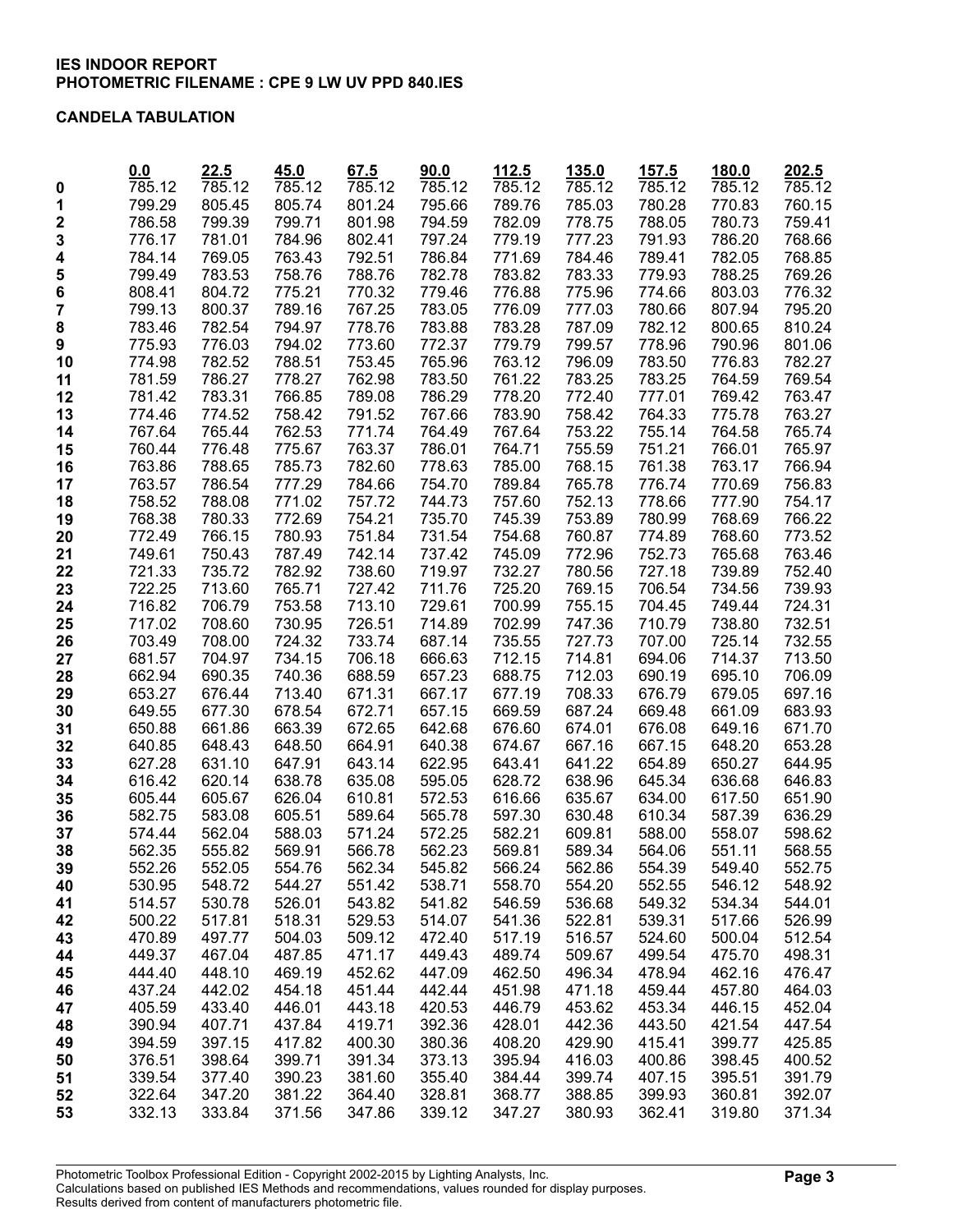| 54       | 336.51         | 342.66         | 356.79         | 353.09          | 332.20         | 339.33          | 373.12         | 331.60         | 324.71         | 331.97         |
|----------|----------------|----------------|----------------|-----------------|----------------|-----------------|----------------|----------------|----------------|----------------|
| 55       | 327.49         | 346.37         | 341.86         | 341.10          | 322.58         | 343.13          | 359.17         | 341.62         | 333.30         | 325.30         |
| 56       | 305.16         | 329.09         | 334.70         | 325.22          | 317.92         | 332.00          | 345.02         | 342.82         | 328.85         | 333.80         |
| 57       | 298.35         | 312.09         | 334.20         | 325.92          | 313.81         | 322.24          | 333.52         | 333.07         | 309.83         | 329.11         |
| 58       | 299.73         | 309.87         | 329.07         | 326.80          | 309.04         | 324.24          | 334.56         | 313.46         | 289.94         | 313.58         |
| 59       | 280.21         | 308.57         | 314.02         | 326.74          | 300.02         | 316.03          | 329.87         | 297.70         | 278.06         | 296.07         |
| 60       | 263.28         | 294.59         | 309.95         | 302.60          | 270.12         | 311.30          | 311.86         | 293.75         | 263.27         | 283.38         |
| 61       | 257.62         | 279.06         | 304.47         | 271.22          | 264.70         | 287.29          | 301.82         | 273.09         | 247.46         | 268.86         |
| 62       | 253.87         | 277.74         | 293.05         | 287.39          | 292.42         | 265.43          | 291.73         | 265.27         | 244.14         | 256.36         |
| 63       | 228.73         | 266.56         | 281.43         | 287.83          | 273.41         | 286.53          | 278.62         | 260.49         | 241.92         | 253.06         |
| 64       | 214.21         | 240.96         | 271.08         | 278.67          | 266.41         | 278.28          | 260.88         | 251.39         | 227.77         | 248.54         |
| 65       | 211.00         | 235.75         | 258.93         | 272.10          | 259.79         | 269.69          | 250.53         | 231.29         | 206.16         | 236.56         |
| 66       | 204.42         | 228.94         | 244.52         | 255.61          | 236.74         | 260.17          | 245.64         | 219.43         | 203.13         | 216.15         |
| 67       | 197.02         | 225.52         | 233.74         | 239.87          | 224.48         | 240.89          | 228.75         | 216.63         | 200.88         | 210.06         |
| 68       | 179.83         | 206.60         | 224.56         | 226.43          | 214.53         | 225.11          | 217.69         | 218.96         | 198.17         | 209.95         |
| 69       | 167.68         | 188.13         | 205.91         | 218.42          | 210.27         | 210.91          | 208.16         | 201.79         | 169.27         | 202.25         |
| 70       | 162.95         | 182.89         | 190.44         | 211.18          | 194.91         | 209.69          | 195.78         | 179.95         | 160.39         | 177.62         |
| 71       | 149.89         | 170.79         | 186.58         | 192.67          | 180.94         | 196.73          | 179.15         | 167.93         | 152.98         | 169.20         |
| 72       | 139.00         | 161.80         | 173.46         | 179.03          | 172.79         | 181.35          | 170.93         | 162.27         | 144.90         | 163.25         |
| 73       | 125.73         | 146.82         | 161.60         | 169.15          | 160.18         | 168.59          | 163.52         | 152.01         | 132.49         | 152.76         |
| 74       | 119.18         | 140.00         | 147.86         | 163.21          | 154.44         | 157.61          | 150.68         | 138.84         | 120.32         | 140.37         |
| 75       | 106.31         | 127.55         | 139.86         | 146.40          | 138.59         | 152.62          | 140.35         | 131.07         | 112.83         | 132.91         |
| 76       | 97.76          | 117.15         | 128.73         | 138.09          | 132.43         | 136.25          | 130.19         | 120.09         | 103.58         | 124.88         |
| 77       | 90.44          | 107.02         | 118.93         | 127.27          | 121.65         | 128.95          | 123.70         | 111.47         | 97.10          | 115.04         |
| 78       | 84.11          | 98.41          | 109.72         | 117.00          | 111.77         | 118.62          | 113.28         | 104.24         | 91.74          | 107.18         |
| 79       | 78.24          | 91.58          | 102.33         | 109.21          | 103.27         | 109.46          | 106.64         | 97.52          | 85.67          | 99.77          |
| 80       | 72.18          | 85.44          | 96.14          | 102.98<br>96.84 | 96.92          | 102.56<br>96.34 | 99.78          | 90.49          | 79.75<br>74.22 | 93.44<br>87.44 |
| 81<br>82 | 67.22<br>61.72 | 79.51<br>74.15 | 90.82<br>85.27 | 90.77           | 91.36<br>84.71 | 90.31           | 93.08<br>86.97 | 84.41<br>78.12 | 68.90          | 81.84          |
| 83       | 56.59          | 69.15          | 79.05          | 84.44           | 78.08          | 84.27           | 80.90          | 72.50          | 64.07          | 75.83          |
| 84       | 51.53          | 63.79          | 73.13          | 77.54           | 71.58          | 77.46           | 74.95          | 67.39          | 59.34          | 70.47          |
| 85       | 47.07          | 58.47          | 67.41          | 70.02           | 63.41          | 70.40           | 69.27          | 62.65          | 54.73          | 65.19          |
| 86       | 43.04          | 53.51          | 61.93          | 61.72           | 52.47          | 62.44           | 63.73          | 58.10          | 50.03          | 60.06          |
| 87       | 39.46          | 49.14          | 56.53          | 54.30           | 45.39          | 55.50           | 58.28          | 53.51          | 45.36          | 55.11          |
| 88       | 36.45          | 45.29          | 51.30          | 48.37           | 40.88          | 49.96           | 52.64          | 49.01          | 40.95          | 50.57          |
| 89       | 34.07          | 41.82          | 46.33          | 43.21           | 36.42          | 44.81           | 47.14          | 44.54          | 36.91          | 45.92          |
| 90       | 32.03          | 38.23          | 41.78          | 38.32           | 32.46          | 39.31           | 41.63          | 38.84          | 33.41          | 40.44          |
| 91       | 23.82          | 25.80          | 34.43          | 33.14           | 28.74          | 32.54           | 31.42          | 23.72          | 23.68          | 25.93          |
| 92       | 8.70           | 6.00           | 23.06          | 26.61           | 24.74          | 25.55           | 19.40          | 2.51           | 6.67           | 4.33           |
| 93       | 0.23           | 0.39           | 10.42          | 18.32           | 19.52          | 16.98           | 7.62           | 0.26           | 0.19           | 0.25           |
| 94       | 0.14           | 1.05           | 0.94           | 9.51            | 13.02          | 9.03            | 0.34           | 1.43           | 0.29           | 0.92           |
| 95       | 9.15           | 13.22          | 0.63           | 1.82            | 6.36           | 1.61            | 0.68           | 14.80          | 9.01           | 12.85          |
| 96       | 24.27          | 25.26          | 2.96           | 1.75            | 0.66           | 1.24            | 3.42           | 23.25          | 24.45          | 23.75          |
| 97       | 25.35          | 23.42          | 6.18           | 3.88            | 3.64           | 3.23            | 6.31           | 20.87          | 23.51          | 21.46          |
| 98       | 23.70          | 21.28          | 9.04           | 6.25            | 6.31           | 5.39            | 8.73           | 18.81          | 21.79          | 19.35          |
| 99       | 22.03          | 19.24          | 10.98          | 9.55            | 9.65           | 8.22            | 10.31          | 16.92          | 19.95          | 17.42          |
| 100      | 20.65          | 17.36          | 11.98          | 14.07           | 14.13          | 12.10           | 10.95          | 15.07          | 18.09          | 15.64          |
| 101      | 18.67          | 15.48          | 12.03          | 18.92           | 19.79          | 16.65           | 10.23          | 13.43          | 16.49          | 13.95          |
| 102      | 16.54          | 13.77          | 11.56          | 24.23           | 25.87          | 21.83           | 9.64           | 11.87          | 14.88          | 12.20          |
| 103      | 14.75          | 12.02          | 11.35          | 29.55           | 32.41          | 26.95           | 9.60           | 10.37          | 12.79          | 10.86          |
| 104      | 13.19          | 10.42          | 10.82          | 31.68           | 38.79          | 29.94           | 9.32           | 9.01           | 11.22          | 9.36           |
| 105      | 11.16          | 9.04           | 10.58          | 32.25           | 42.57          | 30.83           | 9.81           | 7.74           | 9.65           | 8.11           |
| 106      | 9.16           | 7.67           | 11.60          | 32.79           | 42.13          | 31.50           | 10.86          | 6.74           | 7.90           | 7.00           |
| 107      | 7.56           | 6.53           | 12.68          | 33.36           | 41.74          | 31.97           | 11.75          | 5.53           | 6.41           | 5.51           |
| 108      | 6.25           | 5.09           | 14.26          | 34.25           | 41.16          | 32.58           | 12.75          | 3.04           | 4.75           | 3.14           |
| 109      | 5.04           | 2.61           | 14.70          | 35.58           | 41.68          | 33.13           | 14.14          | 2.18           | 1.74           | 3.11           |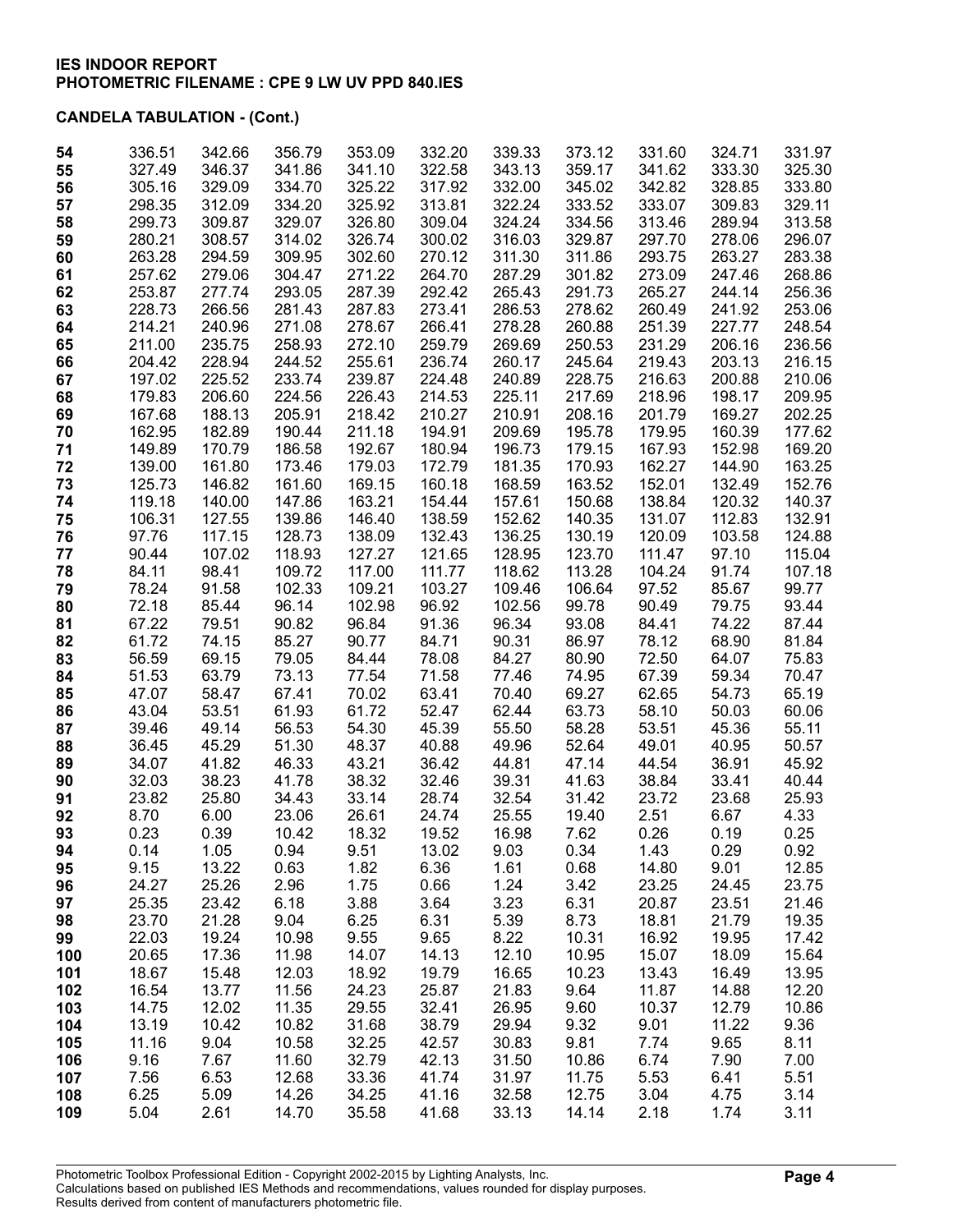| 110        | 2.59         | 2.54         | 14.73          | 36.65          | 42.03          | 34.42          | 14.70          | 2.18         | 0.38         | 3.09         |
|------------|--------------|--------------|----------------|----------------|----------------|----------------|----------------|--------------|--------------|--------------|
| 111        | 0.48         | 2.51         | 14.52          | 35.89          | 43.12          | 36.36          | 14.34          | 2.18         | 0.36         | 3.09         |
| 112        | 0.44         | 2.48         | 14.33          | 34.93          | 43.10          | 35.02          | 14.04          | 2.18         | 0.36         | 3.09         |
| 113        | 0.44         | 2.40         | 14.11          | 33.34          | 42.29          | 33.18          | 13.88          | 2.10         | 0.36         | 3.09         |
| 114        | 0.44         | 2.24         | 14.02          | 31.56          | 39.27          | 31.53          | 13.63          | 2.04         | 0.36         | 2.97         |
| 115        | 0.44         | 2.05         | 13.86          | 29.70          | 36.84          | 30.02          | 13.43          | 1.77         | 0.36         | 2.83         |
| 116<br>117 | 0.44<br>0.36 | 1.80<br>1.49 | 13.53<br>13.29 | 28.66<br>27.53 | 35.37<br>33.75 | 28.23<br>27.08 | 12.99<br>12.59 | 1.66<br>1.33 | 0.30<br>0.33 | 2.57<br>2.48 |
| 118        | 0.33         | 1.12         | 12.88          | 26.50          | 32.59          | 26.62          | 12.04          | 1.16         | 0.30         | 2.18         |
| 119        | 0.33         | 0.79         | 12.29          | 25.18          | 31.51          | 25.59          | 11.73          | 0.68         | 0.36         | 1.99         |
| 120        | 0.33         | 0.60         | 11.63          | 23.92          | 29.92          | 24.49          | 11.28          | 0.44         | 0.36         | 1.66         |
| 121        | 0.33         | 0.46         | 10.95          | 22.47          | 28.25          | 23.35          | 10.74          | 0.41         | 0.38         | 1.31         |
| 122        | 0.33         | 0.44         | 10.19          | 21.09          | 26.48          | 21.71          | 10.06          | 0.41         | 0.41         | 1.11         |
| 123        | 0.36         | 0.44         | 9.30           | 19.92          | 24.92          | 20.14          | 9.38           | 0.44         | 0.44         | 0.71         |
| 124        | 0.33         | 0.44         | 8.46           | 18.84          | 23.56          | 18.88          | 8.57           | 0.41         | 0.44         | 0.49         |
| 125        | 0.38         | 0.44         | 7.88           | 17.73          | 22.03          | 17.78          | 7.74           | 0.46         | 0.47         | 0.46         |
| 126        | 0.36         | 0.44         | 7.23           | 16.89          | 21.01          | 16.89          | 7.25           | 0.44         | 0.47         | 0.49         |
| 127        | 0.36         | 0.44         | 6.79           | 16.22          | 20.08          | 16.09          | 6.54           | 0.49         | 0.47         | 0.52         |
| 128        | 0.38         | 0.44         | 6.49           | 15.47          | 19.44          | 15.42          | 6.13           | 0.46         | 0.49         | 0.49         |
| 129        | 0.41         | 0.44         | 6.37           | 14.59          | 18.53          | 14.55          | 6.02           | 0.49         | 0.49         | 0.49         |
| 130        | 0.38         | 0.44         | 6.07           | 13.89          | 17.72          | 13.67          | 6.04           | 0.52         | 0.49         | 0.55         |
| 131        | 0.44         | 0.44         | 5.61           | 13.35          | 16.73          | 13.03          | 5.48           | 0.52         | 0.49         | 0.57         |
| 132        | 0.41         | 0.44<br>0.44 | 5.06           | 12.80          | 15.85          | 12.56          | 4.81<br>4.14   | 0.55<br>0.57 | 0.49         | 0.57         |
| 133<br>134 | 0.41<br>0.41 | 0.44         | 4.13<br>3.61   | 12.21<br>11.04 | 15.25<br>14.61 | 11.99<br>11.24 | 3.45           | 0.57         | 0.52<br>0.55 | 0.60<br>0.57 |
| 135        | 0.41         | 0.44         | 3.25           | 10.56          | 13.94          | 10.48          | 3.06           | 0.57         | 0.58         | 0.60         |
| 136        | 0.44         | 0.44         | 2.58           | 9.95           | 13.21          | 10.02          | 2.57           | 0.61         | 0.58         | 0.66         |
| 137        | 0.41         | 0.52         | 1.94           | 9.36           | 11.88          | 9.46           | 2.15           | 0.90         | 0.58         | 0.93         |
| 138        | 0.47         | 0.76         | 1.03           | 8.72           | 11.21          | 8.92           | 1.43           | 1.17         | 0.61         | 1.26         |
| 139        | 0.52         | 0.84         | 0.77           | 8.14           | 10.46          | 8.24           | 0.79           | 1.15         | 0.81         | 1.20         |
| 140        | 0.68         | 0.82         | 0.79           | 7.33           | 9.85           | 7.70           | 0.79           | 0.98         | 1.21         | 1.17         |
| 141        | 0.79         | 0.82         | 0.77           | 6.14           | 9.12           | 6.40           | 0.77           | 0.84         | 1.12         | 0.98         |
| 142        | 0.80         | 0.82         | 0.79           | 5.79           | 8.58           | 5.66           | 0.85           | 0.82         | 1.01         | 0.82         |
| 143        | 0.80         | 0.82         | 0.79           | 5.03           | 7.42           | 5.44           | 0.82           | 0.82         | 0.93         | 0.82         |
| 144        | 0.80         | 0.82         | 0.79           | 3.91           | 6.42           | 4.53           | 0.82           | 0.82         | 0.90         | 0.82         |
| 145        | 0.80         | 0.82         | 0.79           | 2.62           | 5.98           | 3.56           | 0.82           | 0.82         | 0.90         | 0.85         |
| 146        | 0.80         | 0.82         | 0.79           | 1.14           | 4.56           | 2.37           | 0.82           | 0.82         | 0.90         | 0.85         |
| 147        | 0.80         | 0.82         | 0.79<br>0.79   | 1.10<br>1.07   | 3.44<br>1.79   | 0.88<br>0.85   | 0.82           | 0.87<br>0.85 | 0.90         | 0.85         |
| 148<br>149 | 0.80<br>0.80 | 0.82<br>0.82 | 0.79           | 1.07           | 0.82           | 0.85           | 0.82<br>0.82   | 0.85         | 0.90<br>0.90 | 0.85<br>0.85 |
| 150        | 0.80         | 0.82         | 0.79           | 1.04           | 0.79           | 0.85           | 0.82           | 0.85         | 0.90         | 0.85         |
| 151        | 0.80         | 0.82         | 0.79           | 1.04           | 0.82           | 0.85           | 0.82           | 0.85         | 0.90         | 0.85         |
| 152        | 0.80         | 0.82         | 0.79           | 1.04           | 0.85           | 0.85           | 0.82           | 0.85         | 0.90         | 0.85         |
| 153        | 0.80         | 0.82         | 0.79           | 1.04           | 0.88           | 0.85           | 0.82           | 0.85         | 0.90         | 0.85         |
| 154        | 0.80         | 0.82         | 0.79           | 1.04           | 0.93           | 0.85           | 0.82           | 0.85         | 0.90         | 0.85         |
| 155        | 0.80         | 0.82         | 0.79           | 1.07           | 0.98           | 0.85           | 0.82           | 0.85         | 0.90         | 0.85         |
| 156        | 0.80         | 0.82         | 0.79           | 1.01           | 0.98           | 0.85           | 0.82           | 0.87         | 0.90         | 0.85         |
| 157        | 0.80         | 0.82         | 0.79           | 1.01           | 0.98           | 0.85           | 0.82           | 0.82         | 0.90         | 0.85         |
| 158        | 0.80         | 0.82         | 0.79           | 1.01           | 0.98           | 0.85           | 0.85           | 0.82         | 0.90         | 0.85         |
| 159        | 0.80         | 0.82         | 0.79           | 1.01           | 0.98           | 0.88           | 0.90           | 0.82         | 0.90         | 0.85         |
| 160        | 0.80         | 0.82         | 0.79           | 1.01           | 0.98           | 0.90           | 0.88           | 0.82         | 0.90         | 0.85         |
| 161        | 0.80         | 0.82         | 0.79           | 1.04           | 0.98           | 0.93           | 0.88           | 0.82         | 0.90         | 0.85         |
| 162        | 0.80         | 0.82         | 0.79           | 1.01           | 0.98           | 0.99           | 0.88           | 0.85         | 0.90         | 0.85         |
| 163<br>164 | 0.80<br>0.80 | 0.82<br>0.82 | 0.79<br>0.79   | 0.99<br>0.99   | 0.98<br>0.98   | 1.01<br>1.07   | 0.88<br>0.90   | 0.85<br>0.87 | 0.90<br>0.91 | 0.85<br>0.85 |
| 165        | 0.80         | 0.85         | 0.79           | 0.99           | 0.98           | 1.10           | 0.88           | 0.93         | 0.96         | 0.90         |
|            |              |              |                |                |                |                |                |              |              |              |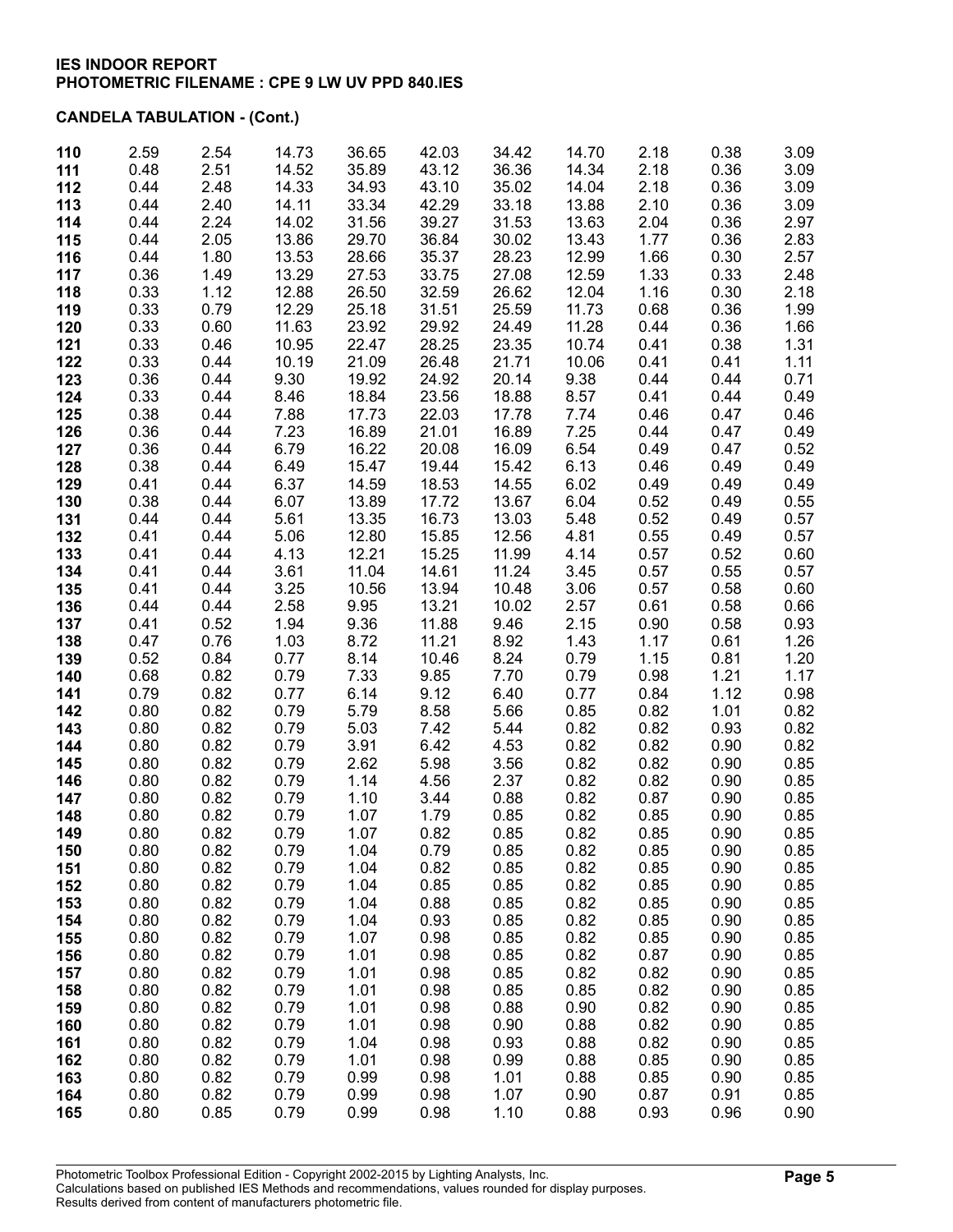| 166<br>167<br>168<br>169<br>170<br>171<br>172<br>173<br>174<br>175<br>176<br>177<br>178<br>179<br>180                                                                                                                             | 0.80<br>0.82<br>0.85<br>0.93<br>1.04<br>1.07<br>1.18<br>1.18<br>1.23<br>1.23<br>1.23<br>1.23<br>1.23<br>1.23<br>1.23                                                                                                                                                                                                           | 0.85<br>0.90<br>0.93<br>0.93<br>0.96<br>0.96<br>1.01<br>1.01<br>1.12<br>1.15<br>1.15<br>1.17<br>1.17<br>1.20<br>1.23                                                                                                                                                                                                        | 0.82<br>0.87<br>0.85<br>0.90<br>0.93<br>0.96<br>1.01<br>1.04<br>1.07<br>1.15<br>1.12<br>1.12<br>1.12<br>1.15<br>1.23                                                                                                                                                                                              | 0.99<br>0.99<br>0.99<br>0.99<br>0.99<br>0.99<br>0.99<br>1.01<br>1.04<br>1.15<br>1.21<br>1.23<br>1.21<br>1.21<br>1.23                                                                                                                                                                                              | 0.98<br>0.98<br>0.98<br>0.98<br>0.98<br>0.98<br>0.98<br>0.98<br>0.98<br>0.98<br>0.96<br>0.96<br>0.96<br>0.96<br>1.23                                                                                                                                                                                              | 1.10<br>1.15<br>1.12<br>1.18<br>1.18<br>1.21<br>1.21<br>1.21<br>1.21<br>1.20<br>1.18<br>1.12<br>1.12<br>1.12<br>1.23                                                                                                                                                                                              | 0.93<br>0.96<br>1.01<br>1.07<br>1.04<br>1.04<br>1.04<br>1.04<br>1.04<br>1.04<br>1.04<br>1.04<br>1.04<br>1.04<br>1.23                                                                                                                                                                                                           | 1.01<br>1.04<br>1.07<br>1.12<br>1.12<br>1.20<br>1.17<br>1.17<br>1.17<br>1.17<br>1.17<br>1.17<br>1.17<br>1.17<br>1.23 | 1.01<br>1.04<br>1.13<br>1.15<br>1.23<br>1.21<br>1.21<br>1.21<br>1.21<br>1.21<br>1.21<br>1.21<br>1.21<br>1.21<br>1.23 | 0.96<br>1.01<br>1.07<br>1.12<br>1.20<br>1.26<br>1.23<br>1.23<br>1.23<br>1.23<br>1.23<br>1.23<br>1.23<br>1.23<br>1.23 |
|-----------------------------------------------------------------------------------------------------------------------------------------------------------------------------------------------------------------------------------|--------------------------------------------------------------------------------------------------------------------------------------------------------------------------------------------------------------------------------------------------------------------------------------------------------------------------------|-----------------------------------------------------------------------------------------------------------------------------------------------------------------------------------------------------------------------------------------------------------------------------------------------------------------------------|-------------------------------------------------------------------------------------------------------------------------------------------------------------------------------------------------------------------------------------------------------------------------------------------------------------------|-------------------------------------------------------------------------------------------------------------------------------------------------------------------------------------------------------------------------------------------------------------------------------------------------------------------|-------------------------------------------------------------------------------------------------------------------------------------------------------------------------------------------------------------------------------------------------------------------------------------------------------------------|-------------------------------------------------------------------------------------------------------------------------------------------------------------------------------------------------------------------------------------------------------------------------------------------------------------------|--------------------------------------------------------------------------------------------------------------------------------------------------------------------------------------------------------------------------------------------------------------------------------------------------------------------------------|----------------------------------------------------------------------------------------------------------------------|----------------------------------------------------------------------------------------------------------------------|----------------------------------------------------------------------------------------------------------------------|
| Vert.<br><b>Angles</b>                                                                                                                                                                                                            |                                                                                                                                                                                                                                                                                                                                | <b>Horizontal Angles</b>                                                                                                                                                                                                                                                                                                    |                                                                                                                                                                                                                                                                                                                   |                                                                                                                                                                                                                                                                                                                   |                                                                                                                                                                                                                                                                                                                   |                                                                                                                                                                                                                                                                                                                   |                                                                                                                                                                                                                                                                                                                                |                                                                                                                      |                                                                                                                      |                                                                                                                      |
| $\boldsymbol{0}$<br>1<br>$\overline{\mathbf{c}}$<br>3<br>4<br>5<br>6<br>$\overline{\mathbf{7}}$<br>8<br>9<br>10<br>11<br>12<br>13<br>14<br>15<br>16<br>17<br>18<br>19<br>20<br>21<br>22<br>23<br>24<br>25<br>26<br>27<br>28<br>29 | 225.0<br>$\overline{785}.12$<br>754.44<br>756.39<br>788.44<br>812.52<br>808.81<br>784.09<br>760.83<br>765.51<br>781.07<br>783.31<br>782.20<br>783.76<br>788.80<br>782.86<br>756.78<br>751.00<br>773.84<br>779.30<br>764.02<br>754.08<br>761.74<br>766.87<br>769.97<br>761.28<br>743.58<br>735.48<br>735.03<br>738.96<br>730.68 | 247.5<br>785.12<br>758.16<br>768.85<br>796.60<br>793.79<br>772.92<br>777.68<br>783.93<br>785.44<br>788.98<br>787.31<br>783.72<br>773.30<br>773.86<br>785.63<br>774.93<br>763.99<br>779.36<br>786.95<br>765.43<br>761.43<br>752.74<br>753.26<br>735.99<br>719.25<br>704.48<br>710.41<br>716.73<br>718.64<br>719.36<br>723.99 | 270.0<br>785.12<br>768.46<br>791.16<br>815.64<br>803.30<br>786.31<br>788.08<br>790.99<br>804.18<br>810.89<br>803.65<br>785.77<br>787.52<br>792.63<br>772.52<br>766.07<br>781.93<br>782.17<br>755.40<br>743.45<br>740.54<br>750.28<br>734.21<br>722.07<br>716.80<br>714.48<br>723.88<br>717.62<br>712.19<br>691.25 | 292.5<br>785.12<br>777.63<br>797.19<br>818.25<br>810.41<br>779.81<br>769.49<br>779.57<br>775.82<br>773.77<br>791.16<br>805.84<br>797.04<br>799.51<br>795.54<br>774.93<br>771.90<br>784.57<br>794.98<br>779.61<br>765.51<br>756.61<br>763.57<br>755.37<br>734.35<br>714.46<br>706.71<br>712.80<br>718.17<br>710.86 | 315.0<br>785.12<br>783.31<br>784.89<br>787.30<br>795.46<br>795.82<br>784.27<br>776.60<br>784.07<br>795.99<br>794.68<br>793.74<br>797.24<br>794.82<br>784.28<br>779.86<br>785.69<br>797.03<br>793.19<br>777.46<br>765.99<br>771.32<br>786.82<br>781.64<br>758.17<br>743.11<br>740.26<br>742.19<br>737.03<br>727.61 | 337.5<br>785.12<br>790.30<br>774.41<br>759.09<br>761.09<br>782.11<br>808.21<br>820.33<br>811.05<br>793.98<br>787.85<br>793.39<br>787.21<br>773.54<br>769.82<br>774.89<br>770.94<br>762.64<br>754.42<br>747.44<br>752.66<br>761.16<br>763.89<br>740.15<br>724.72<br>724.20<br>721.20<br>713.65<br>698.83<br>678.36 | 360.0<br>$\overline{785}.12$<br>799.29<br>786.58<br>776.17<br>784.14<br>799.49<br>808.41<br>799.13<br>783.46<br>775.93<br>774.98<br>781.59<br>781.42<br>774.46<br>767.64<br>760.44<br>763.86<br>763.57<br>758.52<br>768.38<br>772.49<br>749.61<br>721.33<br>722.25<br>716.82<br>717.02<br>703.49<br>681.57<br>662.94<br>653.27 |                                                                                                                      |                                                                                                                      |                                                                                                                      |
| 30<br>31<br>32<br>33<br>34<br>35<br>36                                                                                                                                                                                            | 720.92<br>703.15<br>679.48<br>652.17<br>637.88<br>624.64<br>620.80                                                                                                                                                                                                                                                             | 692.96<br>671.16<br>642.48<br>637.83<br>646.51<br>633.71                                                                                                                                                                                                                                                                    | 662.41<br>650.14<br>632.79<br>634.18<br>633.68<br>628.25<br>617.32                                                                                                                                                                                                                                                | 707.74<br>694.72<br>682.13<br>659.76<br>657.82<br>648.24<br>636.17                                                                                                                                                                                                                                                | 720.38<br>700.38<br>675.75<br>650.53<br>635.30<br>620.75<br>615.36                                                                                                                                                                                                                                                | 654.14<br>634.76<br>631.37<br>632.86<br>630.02<br>619.13<br>597.81                                                                                                                                                                                                                                                | 649.55<br>650.88<br>640.85<br>627.28<br>616.42<br>605.44<br>582.75                                                                                                                                                                                                                                                             |                                                                                                                      |                                                                                                                      |                                                                                                                      |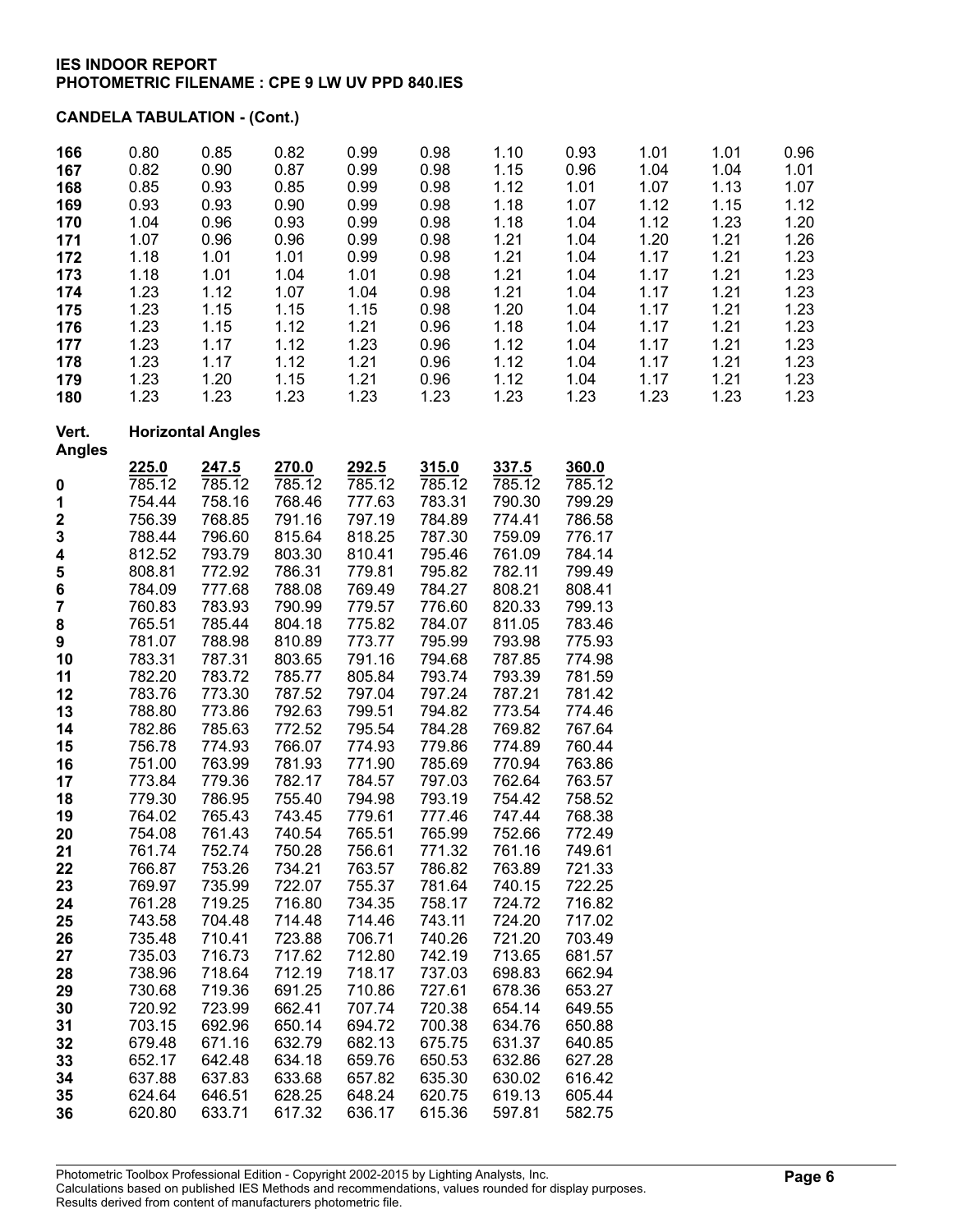| 37       | 612.28           | 618.34           | 580.19           | 623.15           | 611.83           | 577.34           | 574.44           |
|----------|------------------|------------------|------------------|------------------|------------------|------------------|------------------|
| 38       | 594.09           | 591.64           | 560.12           | 595.69           | 597.37           | 564.19           | 562.35           |
| 39<br>40 | 585.71<br>572.16 | 566.11<br>556.22 | 548.93<br>546.46 | 570.34<br>556.30 | 582.23<br>566.63 | 555.21<br>551.99 | 552.26<br>530.95 |
| 41       | 552.99           | 552.63           | 547.69           | 557.98           | 550.58           | 534.70           | 514.57           |
| 42       | 545.61           | 544.15           | 540.87           | 554.00           | 544.00           | 518.72           | 500.22           |
| 43       | 528.60           | 534.73           | 545.08           | 543.06           | 526.44           | 506.38           | 470.89           |
| 44       | 515.43           | 529.37           | 506.42           | 535.52           | 512.89           | 482.33           | 449.37           |
| 45       | 502.07           | 503.65           | 452.48           | 496.34           | 504.60           | 457.98           | 444.40           |
| 46       | 491.58           | 459.67           | 421.06           | 450.72           | 485.45           | 451.78           | 437.24           |
| 47       | 469.39           | 426.61           | 413.21           | 423.61           | 461.41           | 446.58           | 405.59           |
| 48       | 447.17           | 414.55           | 421.48           | 423.53           | 442.90           | 419.43           | 390.94           |
| 49       | 431.72           | 419.92           | 411.88           | 426.61           | 427.60           | 397.74           | 394.59           |
| 50       | 414.16           | 412.01           | 391.25           | 410.61           | 410.60           | 394.84           | 376.51           |
| 51       | 398.87           | 393.21           | 388.17           | 393.90           | 393.22           | 386.67           | 339.54           |
| 52       | 384.06           | 383.06           | 386.19           | 396.27           | 385.29           | 354.17           | 322.64           |
| 53<br>54 | 369.19<br>363.61 | 384.62<br>361.12 | 354.91<br>330.72 | 391.21<br>361.76 | 376.35<br>362.91 | 333.47<br>334.38 | 332.13<br>336.51 |
| 55       | 354.68           | 338.49           | 339.90           | 354.62           | 351.54           | 337.66           | 327.49           |
| 56       | 339.58           | 340.27           | 328.08           | 354.24           | 342.14           | 332.45           | 305.16           |
| 57       | 324.89           | 330.51           | 318.67           | 339.22           | 337.38           | 315.18           | 298.35           |
| 58       | 318.58           | 320.04           | 299.72           | 324.59           | 335.13           | 302.85           | 299.73           |
| 59       | 320.50           | 300.66           | 307.12           | 319.46           | 326.10           | 305.29           | 280.21           |
| 60       | 313.04           | 305.78           | 321.36           | 334.49           | 310.32           | 293.59           | 263.28           |
| 61       | 293.78           | 324.28           | 314.40           | 348.06           | 307.01           | 280.58           | 257.62           |
| 62       | 286.64           | 318.47           | 242.25           | 310.03           | 304.81           | 271.52           | 253.87           |
| 63       | 285.16           | 262.10           | 253.69           | 266.85           | 300.31           | 264.38           | 228.73           |
| 64       | 272.49           | 257.52           | 270.04           | 289.89           | 278.22           | 244.62           | 214.21           |
| 65<br>66 | 250.66<br>241.52 | 267.08<br>257.60 | 256.07<br>248.45 | 283.37<br>270.22 | 262.42<br>254.49 | 227.74<br>218.29 | 211.00<br>204.42 |
| 67       | 236.42           | 250.64           | 244.08           | 270.72           | 235.49           | 212.89           | 197.02           |
| 68       | 216.95           | 245.36           | 230.58           | 257.09           | 227.06           | 208.96           | 179.83           |
| 69       | 210.75           | 230.51           | 211.34           | 232.03           | 219.62           | 193.88           | 167.68           |
| 70       | 204.45           | 211.52           | 201.94           | 216.03           | 206.48           | 178.13           | 162.95           |
| 71       | 187.13           | 205.28           | 194.88           | 212.25           | 189.45           | 169.17           | 149.89           |
| 72       | 172.65           | 196.53           | 176.42           | 197.35           | 179.05           | 157.22           | 139.00           |
| 73       | 166.37           | 177.75           | 167.87           | 180.45           | 168.48           | 147.99           | 125.73           |
| 74       | 160.27           | 166.82           | 162.55           | 175.89           | 154.02           | 137.47           | 119.18           |
| 75       | 143.37<br>135.31 | 158.12           | 146.85<br>140.73 | 156.84           | 145.84           | 128.46           | 106.31           |
| 76<br>77 | 125.28           | 145.63<br>134.66 | 126.75           | 149.79<br>133.76 | 131.15<br>125.09 | 117.82<br>107.68 | 97.76<br>90.44   |
| 78       | 118.36           | 123.87           | 119.58           | 124.52           | 113.79           | 100.78           | 84.11            |
| 79       | 109.42           | 115.06           | 110.51           | 114.89           | 105.76           | 93.56            | 78.24            |
| 80       | 103.06           | 107.36           | 102.67           | 105.66           | 98.94            | 87.30            | 72.18            |
| 81       | 96.77            | 100.91           | 95.71            | 98.98            | 92.75            | 81.89            | 67.22            |
| 82       | 90.83            | 95.82            | 90.37            | 93.99            | 87.32            | 76.31            | 61.72            |
| 83       | 85.13            | 90.67            | 84.60            | 88.74            | 81.24            | 70.87            | 56.59            |
| 84       | 78.95            | 83.56            | 77.31            | 81.52            | 75.15            | 65.75            | 51.53            |
| 85       | 73.23            | 74.67            | 64.29            | 73.34            | 69.68            | 60.64            | 47.07            |
| 86       | 67.59            | 66.01            | 54.13            | 65.28            | 63.90            | 55.67            | 43.04            |
| 87<br>88 | 61.90<br>56.18   | 59.04<br>53.13   | 47.57<br>42.53   | 58.66<br>53.27   | 58.31<br>52.99   | 50.85<br>46.54   | 39.46<br>36.45   |
| 89       | 50.37            | 46.62            | 37.35            | 47.26            | 47.79            | 42.73            | 34.07            |
| 90       | 44.39            | 40.42            | 32.51            | 40.93            | 42.13            | 37.74            | 32.03            |
| 91       | 34.55            | 32.77            | 27.79            | 33.48            | 32.62            | 23.66            | 23.82            |
| 92       | 21.34            | 24.44            | 22.28            | 25.18            | 20.63            | 3.45             | 8.70             |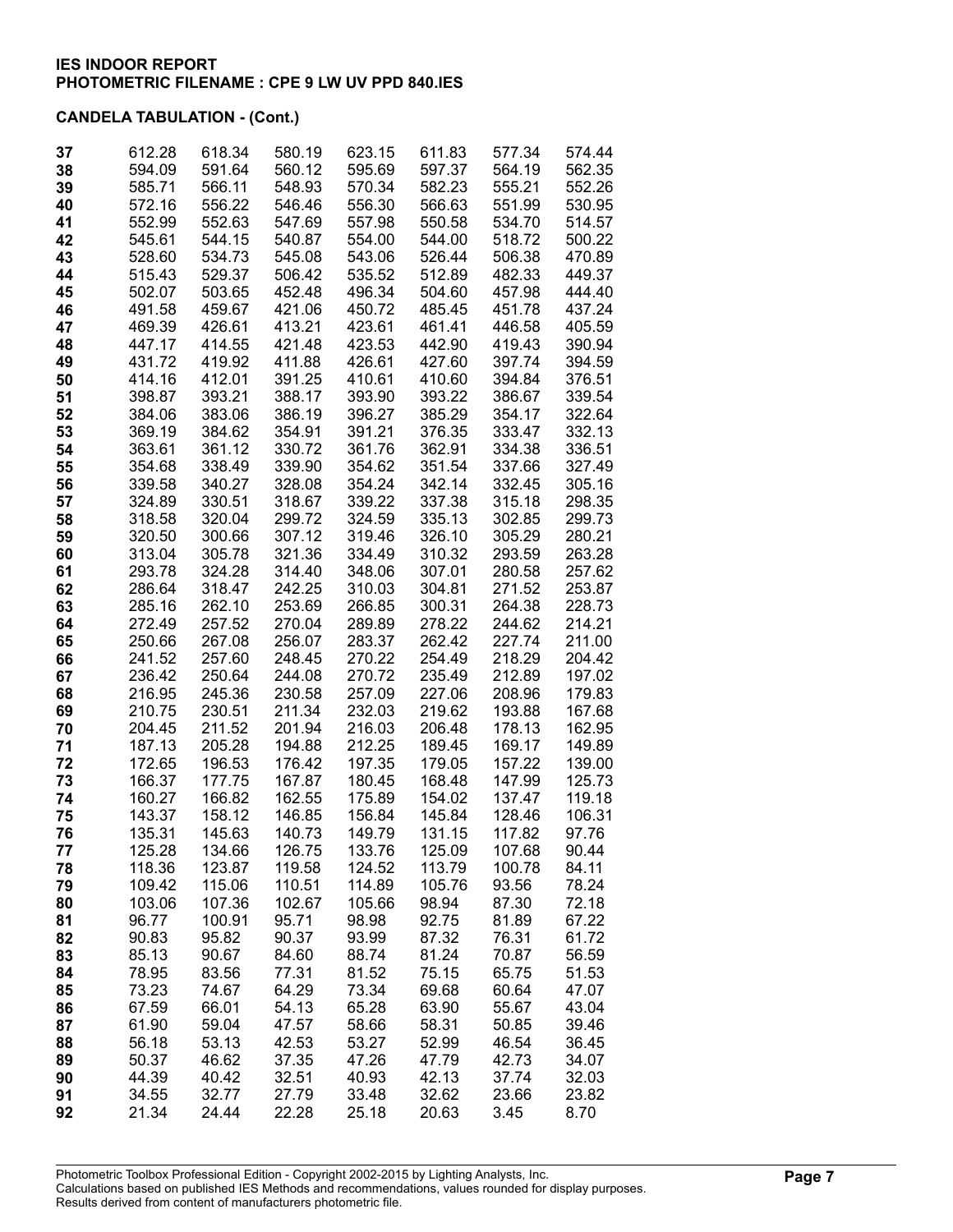| 93         | 7.76           | 15.38          | 15.88          | 15.73          | 7.17           | 0.26           | 0.23           |
|------------|----------------|----------------|----------------|----------------|----------------|----------------|----------------|
| 94         | 0.25           | 7.53           | 9.55           | 6.99           | 0.44           | 1.88           | 0.14           |
| 95         | 0.45           | 0.44           | 1.08           | 0.90           | 0.76           | 15.32          | 9.15           |
| 96         | 2.36           | 2.08           | 2.55           | 2.74           | 3.41           | 24.55          | 24.27          |
| 97<br>98   | 5.47<br>8.03   | 3.76<br>6.14   | 4.99<br>7.30   | 4.24<br>6.72   | 7.43<br>10.86  | 22.80<br>20.88 | 25.35<br>23.70 |
| 99         | 10.01          | 9.19           | 11.15          | 10.01          | 13.06          | 19.19          | 22.03          |
| 100        | 10.74          | 13.34          | 16.36          | 14.24          | 13.98          | 17.55          | 20.65          |
| 101        | 10.36          | 18.06          | 22.30          | 18.92          | 13.30          | 15.90          | 18.67          |
| 102        | 10.30          | 23.09          | 28.46          | 23.39          | 12.85          | 14.30          | 16.54          |
| 103        | 10.10          | 29.09          | 34.69          | 28.09          | 12.43          | 12.81          | 14.75          |
| 104        | 9.73           | 30.98          | 41.35          | 29.27          | 12.27          | 11.18          | 13.19          |
| 105        | 10.82          | 31.85          | 41.42          | 30.12          | 11.56          | 9.99           | 11.16          |
| 106        | 11.95          | 32.54          | 41.32          | 30.89          | 11.47          | 8.51           | 9.16           |
| 107        | 12.85          | 33.19          | 40.80          | 31.51          | 12.36          | 7.44           | 7.56           |
| 108        | 13.84<br>15.02 | 33.57          | 40.12<br>40.00 | 32.08          | 13.23          | 6.30           | 6.25<br>5.04   |
| 109<br>110 | 15.67          | 34.06<br>35.00 | 40.88          | 33.43<br>34.41 | 14.00<br>14.39 | 3.99<br>2.90   | 2.59           |
| 111        | 16.02          | 35.61          | 41.28          | 34.75          | 14.51          | 2.89           | 0.48           |
| 112        | 16.02          | 35.29          | 40.88          | 34.46          | 14.51          | 2.81           | 0.44           |
| 113        | 15.90          | 34.76          | 40.82          | 33.69          | 14.51          | 2.70           | 0.44           |
| 114        | 15.61          | 34.11          | 39.61          | 32.31          | 14.48          | 2.62           | 0.44           |
| 115        | 15.36          | 33.13          | 38.11          | 31.30          | 14.26          | 2.46           | 0.44           |
| 116        | 15.22          | 31.62          | 36.33          | 29.82          | 13.89          | 2.27           | 0.44           |
| 117        | 14.75          | 30.07          | 35.01          | 28.46          | 13.34          | 2.05           | 0.36           |
| 118<br>119 | 14.27<br>13.60 | 28.56<br>27.06 | 33.84<br>32.12 | 27.32<br>26.18 | 12.85<br>12.44 | 1.78<br>1.45   | 0.33<br>0.33   |
| 120        | 13.06          | 25.80          | 30.87          | 25.24          | 11.96          | 1.18           | 0.33           |
| 121        | 12.49          | 24.73          | 29.20          | 23.97          | 11.48          | 0.93           | 0.33           |
| 122        | 11.88          | 23.67          | 27.26          | 22.60          | 10.85          | 0.66           | 0.33           |
| 123        | 11.26          | 22.27          | 25.96          | 21.24          | 10.12          | 0.52           | 0.36           |
| 124        | 10.52          | 21.23          | 25.10          | 20.04          | 9.42           | 0.52           | 0.33           |
| 125        | 9.88           | 20.06          | 23.17          | 18.83          | 8.79           | 0.52           | 0.38           |
| 126        | 9.18           | 18.76          | 21.64          | 17.58          | 8.27           | 0.52           | 0.36           |
| 127<br>128 | 8.60<br>8.05   | 17.53<br>16.64 | 20.70<br>19.59 | 16.72<br>15.96 | 7.67<br>7.16   | 0.52<br>0.52   | 0.36<br>0.38   |
| 129        | 7.68           | 15.94          | 18.78          | 15.30          | 6.74           | 0.52           | 0.41           |
| 130        | 7.61           | 15.28          | 18.27          | 14.71          | 6.33           | 0.52           | 0.38           |
| 131        | 7.08           | 14.80          | 17.68          | 14.03          | 5.97           | 0.52           | 0.44           |
| 132        | 6.50           | 14.10          | 16.78          | 13.46          | 5.69           | 0.52           | 0.41           |
| 133        | 5.98           | 13.40          | 16.06          | 12.94          | 5.26           | 0.52           | 0.41           |
| 134        | 5.43           | 12.82          | 15.30          | 12.41          | 4.59           | 0.52           | 0.41           |
| 135        | 4.63           | 12.19          | 14.69          | 11.23          | 4.06           | 0.52           | 0.41           |
| 136<br>137 | 3.99<br>3.65   | 11.04<br>10.43 | 14.07<br>12.95 | 10.74<br>10.37 | 3.73<br>3.40   | 0.52<br>0.52   | 0.44<br>0.41   |
| 138        | 3.33           | 9.90           | 12.03          | 9.82           | 2.75           | 0.65           | 0.47           |
| 139        | 2.48           | 9.31           | 11.42          | 9.32           | 2.27           | 0.84           | 0.52           |
| 140        | 1.99           | 8.67           | 10.74          | 8.74           | 1.45           | 0.82           | 0.68           |
| 141        | 1.01           | 8.21           | 10.12          | 8.47           | 0.83           | 0.82           | 0.79           |
| 142        | 0.77           | 7.33           | 9.52           | 7.06           | 0.82           | 0.82           | 0.80           |
| 143        | 0.79           | 6.38           | 9.12           | 6.58           | 0.82           | 0.82           | 0.80           |
| 144        | 0.82           | 5.99           | 7.85           | 6.14           | 0.82           | 0.82           | 0.80           |
| 145<br>146 | 0.79           | 5.43           | 7.23           | 5.21           | 0.82           | 0.82           | 0.80           |
| 147        | 0.79<br>0.79   | 3.81<br>2.42   | 6.68<br>5.74   | 3.95<br>2.57   | 0.82<br>0.82   | 0.82<br>0.82   | 0.80<br>0.80   |
| 148        | 0.79           | 0.82           | 4.09           | 1.09           | 0.82           | 0.82           | 0.80           |
|            |                |                |                |                |                |                |                |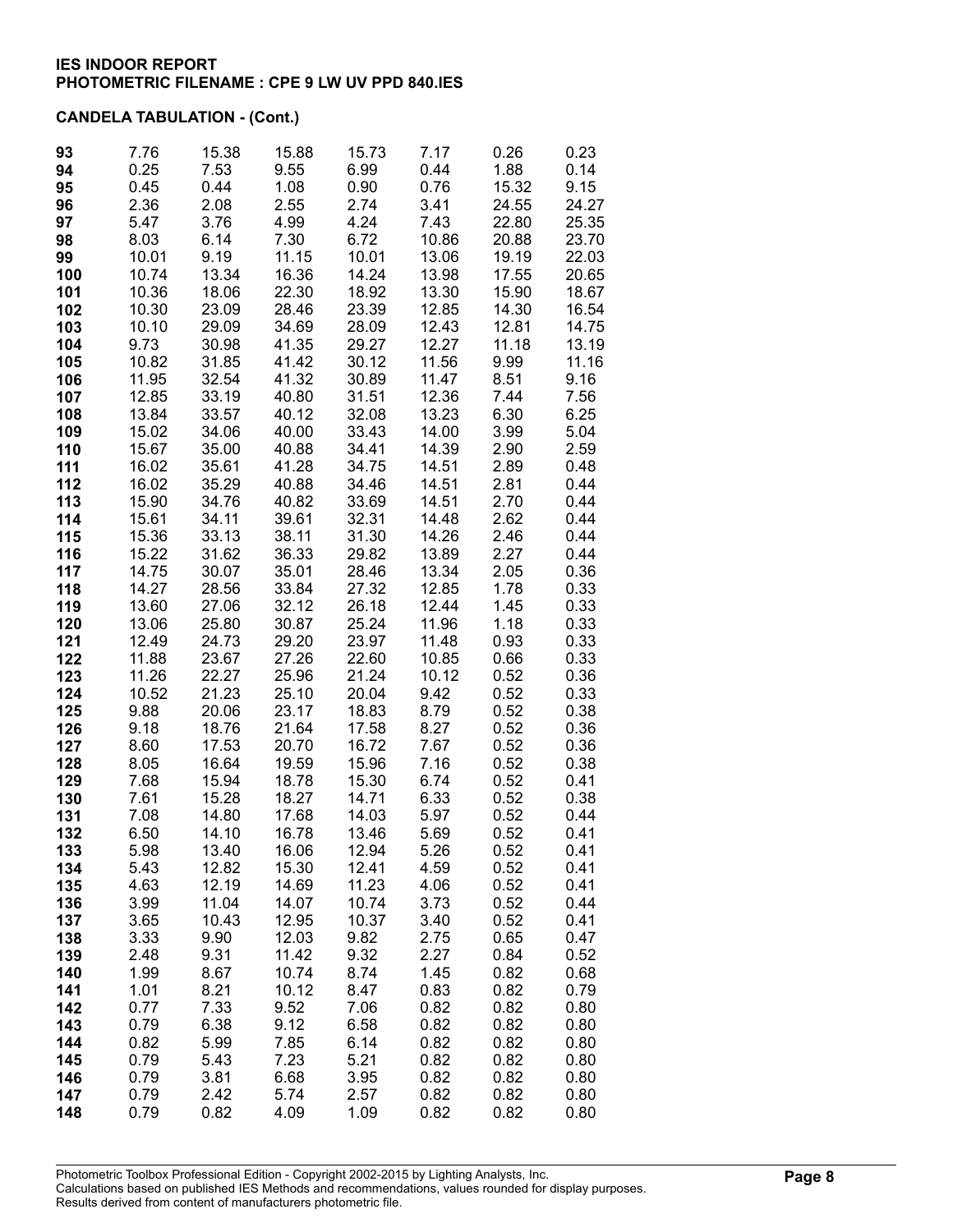| 149 | 0.79 | 0.79 | 2.53 | 0.96 | 0.82 | 0.82 | 0.80 |
|-----|------|------|------|------|------|------|------|
| 150 | 0.79 | 0.79 | 0.89 | 0.91 | 0.82 | 0.82 | 0.80 |
| 151 | 0.79 | 0.79 | 0.82 | 0.90 | 0.82 | 0.82 | 0.80 |
| 152 | 0.79 | 0.79 | 0.82 | 0.90 | 0.82 | 0.82 | 0.80 |
| 153 | 0.79 | 0.79 | 0.82 | 0.88 | 0.82 | 0.82 | 0.80 |
| 154 | 0.79 | 0.80 | 0.82 | 0.88 | 0.82 | 0.82 | 0.80 |
| 155 | 0.79 | 0.82 | 0.82 | 0.85 | 0.82 | 0.82 | 0.80 |
| 156 | 0.79 | 0.85 | 0.82 | 0.85 | 0.82 | 0.82 | 0.80 |
| 157 | 0.79 | 0.82 | 0.82 | 0.85 | 0.82 | 0.82 | 0.80 |
| 158 | 0.79 | 0.88 | 0.82 | 0.85 | 0.82 | 0.82 | 0.80 |
| 159 | 0.79 | 0.85 | 0.82 | 0.85 | 0.82 | 0.82 | 0.80 |
| 160 | 0.79 | 0.88 | 0.82 | 0.85 | 0.82 | 0.82 | 0.80 |
| 161 | 0.79 | 0.88 | 0.82 | 0.85 | 0.82 | 0.82 | 0.80 |
| 162 | 0.79 | 0.88 | 0.82 | 0.85 | 0.82 | 0.82 | 0.80 |
| 163 | 0.85 | 0.90 | 0.82 | 0.85 | 0.82 | 0.82 | 0.80 |
| 164 | 0.85 | 0.96 | 0.82 | 0.85 | 0.82 | 0.85 | 0.80 |
| 165 | 0.96 | 1.01 | 0.82 | 0.85 | 0.82 | 0.90 | 0.80 |
| 166 | 1.01 | 1.04 | 0.87 | 0.85 | 0.87 | 0.93 | 0.80 |
| 167 | 1.04 | 1.10 | 0.93 | 0.85 | 0.93 | 0.95 | 0.82 |
| 168 | 1.12 | 1.10 | 0.90 | 0.85 | 0.93 | 0.98 | 0.85 |
| 169 | 1.18 | 1.15 | 0.90 | 0.85 | 0.93 | 0.96 | 0.93 |
| 170 | 1.26 | 1.12 | 0.90 | 0.85 | 0.98 | 0.98 | 1.04 |
| 171 | 1.26 | 1.15 | 0.93 | 0.85 | 0.96 | 1.04 | 1.07 |
| 172 | 1.26 | 1.20 | 0.98 | 0.90 | 0.96 | 1.04 | 1.18 |
| 173 | 1.23 | 1.18 | 1.12 | 0.88 | 1.07 | 1.04 | 1.18 |
| 174 | 1.23 | 1.18 | 1.12 | 0.93 | 1.07 | 1.09 | 1.23 |
| 175 | 1.26 | 1.18 | 1.12 | 0.96 | 1.15 | 1.17 | 1.23 |
| 176 | 1.20 | 1.18 | 1.12 | 1.04 | 1.18 | 1.17 | 1.23 |
| 177 | 1.20 | 1.15 | 1.18 | 1.04 | 1.18 | 1.15 | 1.23 |
| 178 | 1.20 | 1.15 | 1.15 | 1.04 | 1.18 | 1.20 | 1.23 |
| 179 | 1.20 | 1.15 | 1.12 | 1.04 | 1.18 | 1.17 | 1.23 |
| 180 | 1.23 | 1.23 | 1.23 | 1.23 | 1.23 | 1.23 | 1.23 |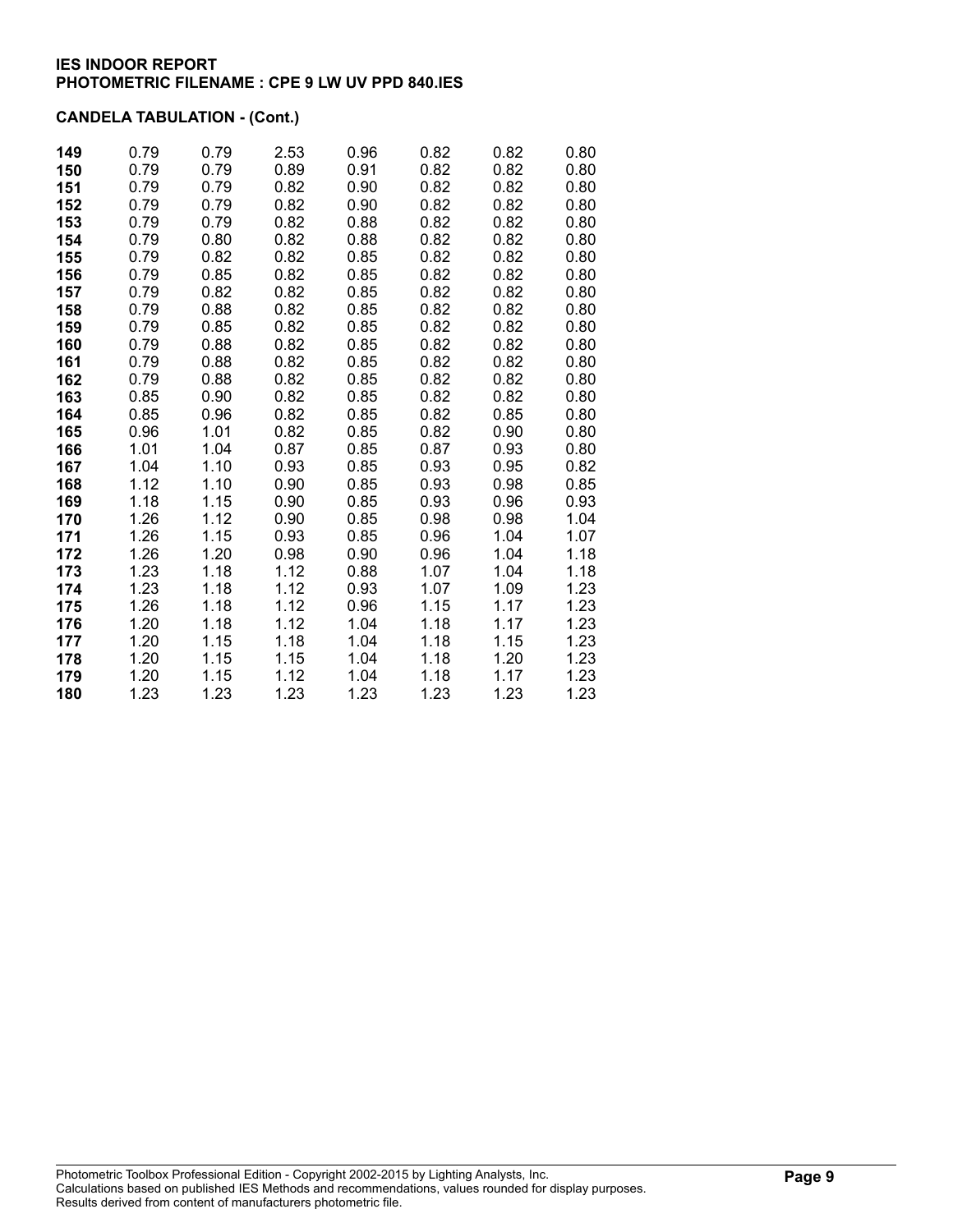### **ZONAL LUMEN SUMMARY**

| Zone      | Lumens  | %Lamp | %Fixt  |
|-----------|---------|-------|--------|
| $0 - 20$  | 293.84  | N.A.  | 13.20  |
| $0 - 30$  | 628.18  | N.A.  | 28.30  |
| $0 - 40$  | 1014.11 | N.A.  | 45.70  |
| $0 - 60$  | 1687.64 | N.A.  | 76.00  |
| $0 - 80$  | 2081.03 | N.A.  | 93.80  |
| $0 - 90$  | 2152.73 | N.A.  | 97.00  |
| 10-90     | 2077.72 | N.A.  | 93.60  |
| 20-40     | 720.27  | N.A.  | 32.50  |
| 20-50     | 1086.81 | N.A.  | 49.00  |
| 40-70     | 919.14  | N.A.  | 41.40  |
| 60-80     | 393.39  | N.A.  | 17.70  |
| 70-80     | 147.77  | N.A.  | 6.70   |
| 80-90     | 71.71   | N.A.  | 3.20   |
| 90-110    | 34.35   | N.A.  | 1.50   |
| 90-120    | 50.72   | N.A.  | 2.30   |
| 90-130    | 59.79   | N.A.  | 2.70   |
| 90-150    | 65.77   | N.A.  | 3.00   |
| 90-180    | 66.53   | N.A.  | 3.00   |
| 110-180   | 32.18   | N.A.  | 1.50   |
| $0 - 180$ | 2219.26 | N.A.  | 100.00 |

Total Luminaire Efficiency = N.A.%

#### **ZONAL LUMEN SUMMARY**

| Zone    | Lumens |
|---------|--------|
| 0-10    | 75.01  |
| 10-20   | 218.83 |
| 20-30   | 334.34 |
| 30-40   | 385.93 |
| 40-50   | 366.54 |
| 50-60   | 306.99 |
| 60-70   | 245.62 |
| 70-80   | 147.77 |
| 80-90   | 71.71  |
| 90-100  | 15.15  |
| 100-110 | 19.20  |
| 110-120 | 16.37  |
| 120-130 | 9.06   |
| 130-140 | 4.50   |
| 140-150 | 1.48   |
| 150-160 | 0.39   |
| 160-170 | 0.26   |
| 170-180 | 0.11   |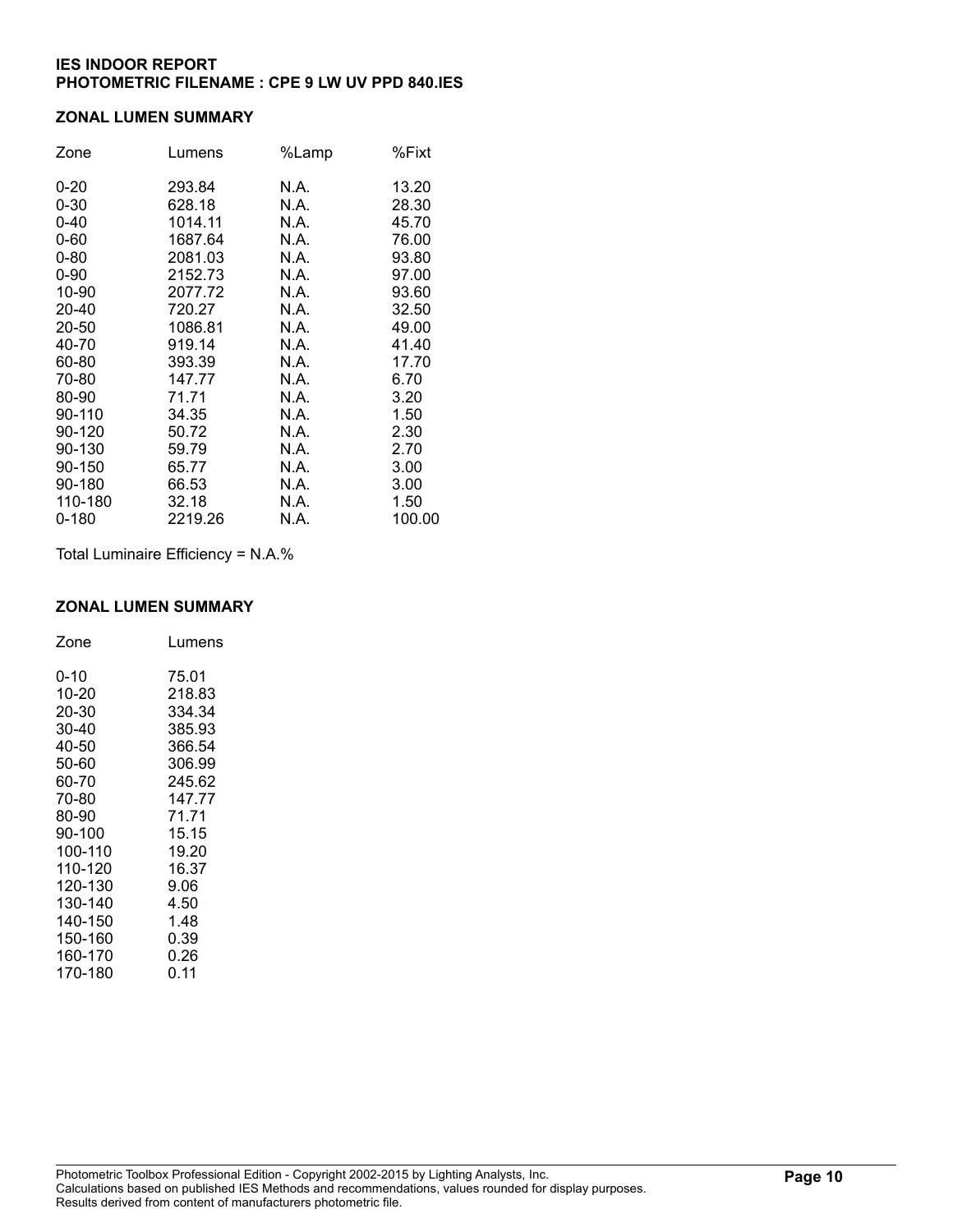### **COEFFICIENTS OF UTILIZATION - ZONAL CAVITY METHOD**

Effective Floor Cavity Reflectance 0.20

| <b>RC</b><br><b>RW</b> | 70 50 30 10                | 80 |                 | 70 | 70 50 30 10               |                 | 50 30 | 50                   | -10       | 50 30 | 30                   | -10         | 50 30 | 10                   | -10 | 0        |
|------------------------|----------------------------|----|-----------------|----|---------------------------|-----------------|-------|----------------------|-----------|-------|----------------------|-------------|-------|----------------------|-----|----------|
| $\Omega$               |                            |    | 118 118 118 118 |    |                           | 115 115 115 115 |       |                      | 109109109 |       |                      | 104 104 104 |       | 99 99 99             |     | 97       |
| $\mathbf 1$<br>2       | 10810398 94<br>98 90 83 77 |    |                 |    | 1051009693<br>95 88 81 76 |                 |       | 95 92 89<br>84 78 74 |           |       | 91 88 86<br>80 75 72 |             |       | 87 85 83<br>76 73 70 |     | 80<br>67 |
| 3                      | 90 79 71 64                |    |                 |    | 87 77 70 64               |                 |       | 74 67 62             |           |       | 71 65 61             |             |       | 68 63 59             |     | 57       |
| 4                      | 82 70 62 55                |    |                 |    | 80 69 61 54               |                 |       | 66 59 53             |           |       | 63 57 52             |             |       | 61 55 51             |     | 49       |
| 5                      | 76 63 54 47                |    |                 |    | 73 62 53 47               |                 |       | 59 52 46             |           |       | 57 51 46             |             |       | 55 49 45             |     | 43       |
| 6                      | 70 57 48 42                |    |                 |    | 68 56 47 41               |                 |       | 54 46 41             |           |       | 52 45 40             |             |       | 50 44 40             |     | 37       |
| $\overline{7}$         | 65 52 43 37                |    |                 |    | 63 51 42 37               |                 |       | 49 42 36             |           |       | 47 41 36             |             |       | 46 40 35             |     | 33       |
| 8                      | 61 47 39 33                |    |                 |    | 59 46 38 33               |                 |       | 45 38 32             |           |       | 43 37 32             |             |       | 42 36 32             |     | 30       |
| 9                      | 57 43 35 30                |    |                 |    | 55 43 35 30               |                 |       | 41 34 29             |           |       | 40 34 29             |             |       | 39 33 29             |     | 27       |
| 10                     | 53 40 32 27                |    |                 |    | 52 39 32 27               |                 |       | 38 31 27             |           |       | 37 31 26             |             |       | 36 30 26             |     | 24       |